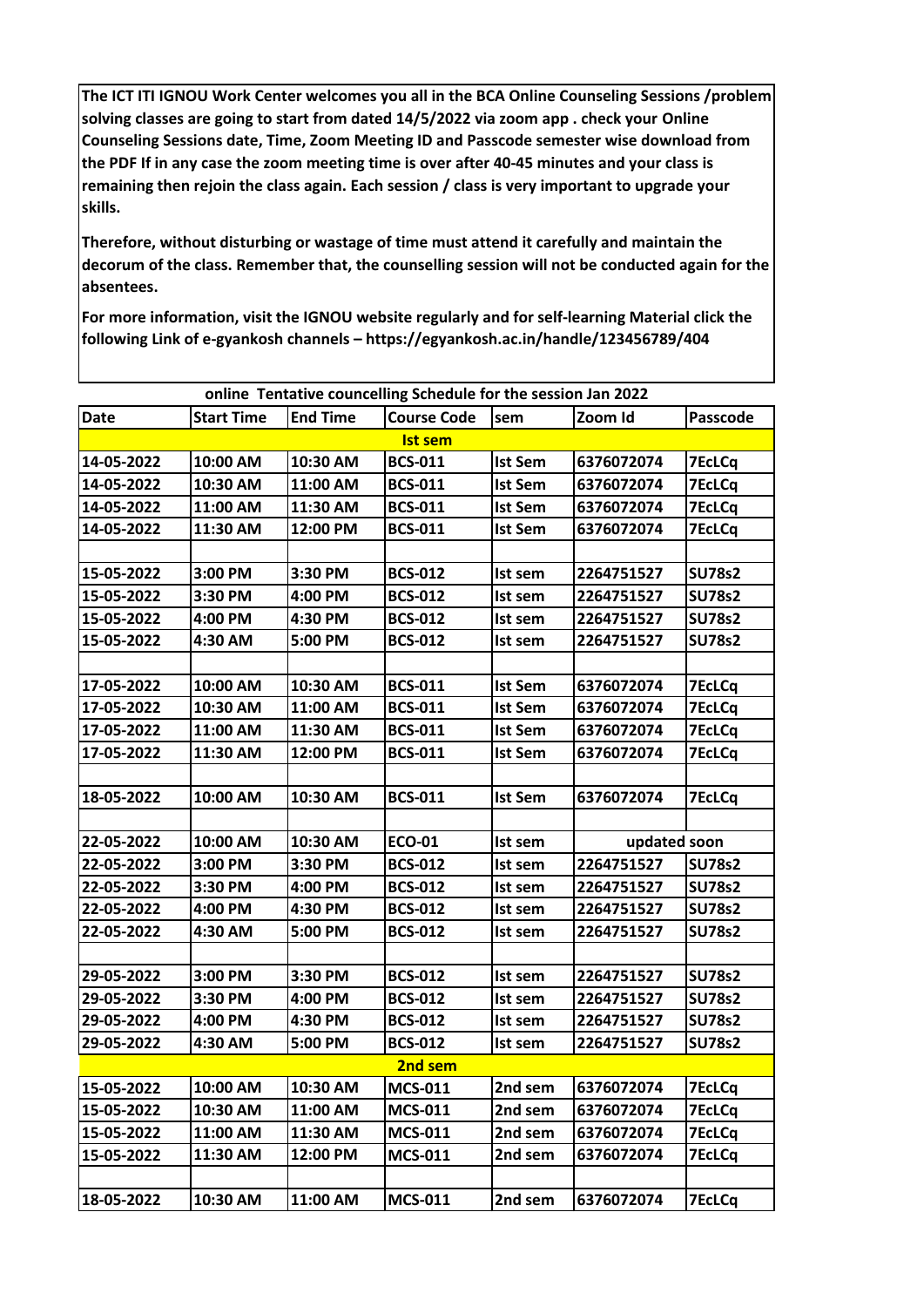| 22-05-2022 | 10:30 AM | 11:00 AM | <b>ECO-02</b>  | 2nd sem | updated soon |        |
|------------|----------|----------|----------------|---------|--------------|--------|
| 22-05-2022 | 11:00 AM | 11:30 AM | <b>ECO-02</b>  | 2nd sem | updated soon |        |
| 22-05-2022 | 11:30 AM | 12:00 PM | <b>ECO-02</b>  | 2nd sem | updated soon |        |
|            |          |          |                |         |              |        |
| 29-05-2022 | 10:00 AM | 10:30 AM | <b>ECO-02</b>  | 2nd sem | updated soon |        |
| 29-05-2022 | 10:30 AM | 11:00 AM | <b>ECO-02</b>  | 2nd sem | updated soon |        |
|            |          |          |                |         |              |        |
| 04-06-2022 | 6:00 PM  | 6:30 PM  | <b>MCS-012</b> | 2ND SEM | 73158388447  | zagX99 |
| 04-06-2022 | 6:30 PM  | 7:00 PM  | <b>MCS-012</b> | 2ND SEM | 73158388447  | zagX99 |
| 04-06-2022 | 7:00 PM  | 7:30 PM  | <b>MCS-012</b> | 2ND SEM | 73158388447  | zagX99 |
| 04-06-2022 | 7:30 PM  | 8:00 PM  | <b>MCS-013</b> | 2ND SEM | 73158388447  | zagX99 |
|            |          |          |                |         |              |        |
| 05-06-2022 | 6:00 PM  | 6:30 PM  | <b>MCS-012</b> | 2ND SEM | 73158388447  | zagX99 |
| 05-06-2022 | 6:30 PM  | 7:00 PM  | <b>MCS-012</b> | 2ND SEM | 73158388447  | zagX99 |
| 05-06-2022 | 7:00 PM  | 7:30 PM  | <b>MCS-012</b> | 2ND SEM | 73158388447  | zagX99 |
| 05-06-2022 | 7:30 PM  | 8:00 PM  | <b>MCS-013</b> | 2ND SEM | 73158388447  | zagX99 |
|            |          |          |                |         |              |        |
| 11-06-2022 | 6:30 PM  | 7:00 PM  | <b>MCS-012</b> | 2ND SEM | 73158388447  | zagX99 |
| 11-06-2022 | 7:00 PM  | 7:30 PM  | <b>MCS-013</b> | 2ND SEM | 73158388447  | zagX99 |
| 11-06-2022 | 7:30 PM  | 8:00 PM  | <b>MCS-012</b> | 2ND SEM | 73158388447  | zagX99 |
|            |          |          | <b>5th sem</b> |         |              |        |
| 14-05-2022 | 4:00 PM  | 4:30 PM  | <b>BCS-054</b> | 5th sem | 73158388447  | zagX99 |
| 14-05-2022 | 4:30 PM  | 5:00 PM  | <b>BCS-054</b> | 5th sem | 73158388447  | zagX99 |
| 14-05-2022 | 5:00 PM  | 5:30 PM  | <b>BCS-051</b> | 5th sem | 73158388447  | zagX99 |
| 14-05-2022 | 5:30 PM  | 6:00 PM  | <b>BCS-051</b> | 5th sem | 73158388447  | zagX99 |
|            |          |          |                |         |              |        |
| 15-05-2022 | 4:00 PM  | 4:30 PM  | <b>BCS-053</b> | 5th sem | 73158388447  | zagX99 |
| 15-05-2022 | 4:30 PM  | 5:00 PM  | <b>BCS-053</b> | 5th sem | 73158388447  | zagX99 |
| 15-05-2022 | 5:00 PM  | 5:30 PM  | <b>BCS-054</b> | 5th sem | 73158388447  | zagX99 |
| 15-05-2022 | 5:30 PM  | 6:00 PM  | <b>BCS-054</b> | 5th sem | 73158388447  | zagX99 |
|            |          |          |                |         |              |        |
| 21-05-2022 | 4:00 PM  | 4:30 PM  | <b>BCS-053</b> | 5th sem | 73158388447  | zagX99 |
| 21-05-2022 | 4:30 PM  | 5:00 PM  | <b>BCS-053</b> | 5th sem | 73158388447  | zagX99 |
| 21-05-2022 | 5:00 PM  | 5:30 PM  | <b>BCS-054</b> | 5th sem | 73158388447  | zagX99 |
| 21-05-2022 | 5:30 PM  | 6:00 PM  | <b>BCS-053</b> | 5th sem | 73158388447  | zagX99 |
|            |          |          |                |         |              |        |
| 22-05-2022 | 4:00 PM  | 4:30 PM  | <b>BCS-051</b> | 5th sem | 73158388447  | zagX99 |
| 22-05-2022 | 4:30 PM  | 5:00 PM  | <b>BCS-051</b> | 5th sem | 73158388447  | zagX99 |
| 22-05-2022 | 5:00 PM  | 5:30 PM  | <b>BCS-052</b> | 5th sem | 73158388447  | zagX99 |
| 22-05-2022 | 5:30 PM  | 6:00 PM  | <b>BCS-052</b> | 5th sem | 73158388447  | zagX99 |
|            |          |          |                |         |              |        |
| 28-05-2022 | 4:00 PM  | 4:30 PM  | <b>BCS-053</b> | 5th sem | 73158388447  | zagX99 |
| 28-05-2022 | 4:30 PM  | 5:00 PM  | <b>BCS-051</b> | 5th sem | 73158388447  | zagX99 |
| 28-05-2022 | 5:00 PM  | 5:30 PM  | <b>BCS-052</b> | 5th sem | 73158388447  | zagX99 |
| 28-05-2022 | 5:30 PM  | 6:00 PM  | <b>BCS-052</b> | 5th sem | 73158388447  | zagX99 |
|            |          |          |                |         |              |        |
| 29-05-2022 | 4:00 PM  | 4:30 PM  | <b>BCS-051</b> | 5th sem | 73158388447  | zagX99 |
| 29-05-2022 | 4:30 PM  | 5:00 PM  | <b>BCS-051</b> | 5th sem | 73158388447  | zagX99 |
| 29-05-2022 | 5:00 PM  | 5:30 PM  | <b>BCS-051</b> | 5th sem | 73158388447  | zagX99 |